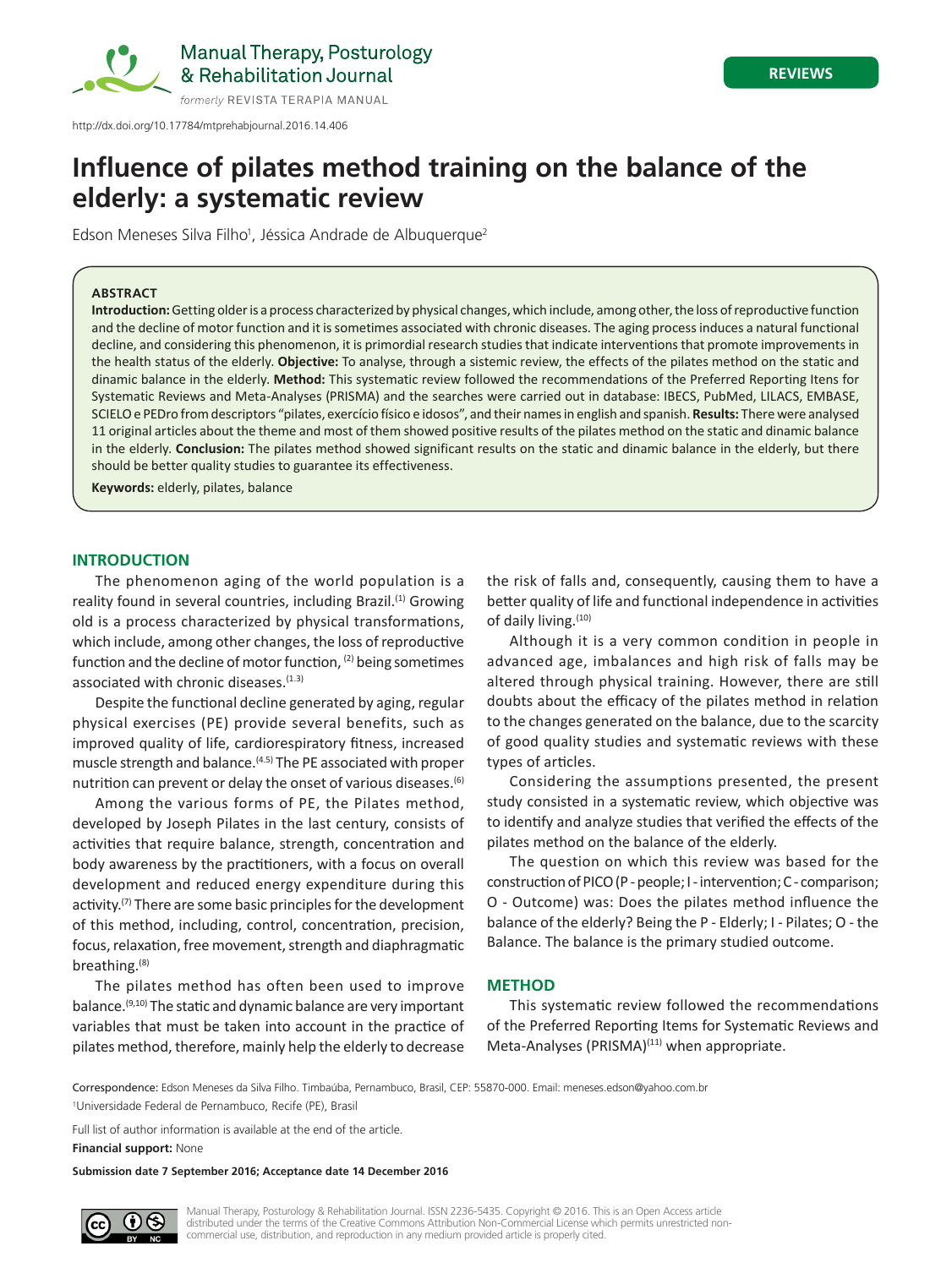

### **Procedure for data collection and analysis**

The research was carried out from June to August of 2016 searching for articles in the following databases: IBECS, PubMed, LILACS, EMBASE, SCIELO and PEDro. These databases were chosen for indexing large numbers of area-specific journals. In the article search process, the following descriptors were used: pilates, exercise and elderly, and their respective names in English and Spanish. All descriptors have been entered in the databases according to the official languages required by them.

The research was done by 2 researchers independently and a third researcher was activated when there was some disagreement. The last search was performed on August 20, 2016.

As inclusion criteria to compose this systematic review were considered original articles published in any language, presenting a human sample and information about the treatment on the elderly balance using the pilates method, as well as to report information about exercise use and applied methodology.

The criteria for the articles exclusion were: scientific papers that were published in other formats, configured as case studies, case series, review articles, educational materials, incomplete articles or deficiency in the methodological description, particularly regarding the objective, methods, results and conclusions and articles with multiple interventions and/or only preliminary data submitted. Articles which were indexed in more than one database were also deleted.

The procedures for the search of the articles were organized in the following sequence: in the first stage of the investigation, a search of the articles with the descriptors proposed in the previously mentioned databases was carried

out, initially considering the reading of the titles of articles which were located in the searches, in order to exclude those that clearly did not meet the objectives of the study. In a second stage, this selection was made through the reading of the abstract of the articles and then they were analyzed in full if any doubt persisted.

The comparison between the data obtained from the studies and the decision to insert them in this review was made at the consensus meeting by the researchers. When there was any doubt about the information contained in the articles, it was attempted the contact through email/telephone with the researcher in charge.

After the selection of the articles, they were stored in a database containing information about the sociodemographic characteristics of the study population, country, year, type of study, data collection form, authors and methodological procedures such as: randomization, blinding, intention-to-treat analysis, early stopping (interim analysis), participants, intervention, instruments for analysis, selective description of outcome, and the outcome. The articles were grouped by similarity of population and results, characterizing, thus, the scientific publication which was associated to the theme.

# **RESULTS**

After the search, 238 articles were found, of which 211 were excluded by reading the title. In the subsequent phase, through an analysis of the abstracts of the articles, it was decided to exclude six articles, finally after reading the articles in full, it was decided to exclude 10 articles, remaining



**Figure 1.** Selection process of articles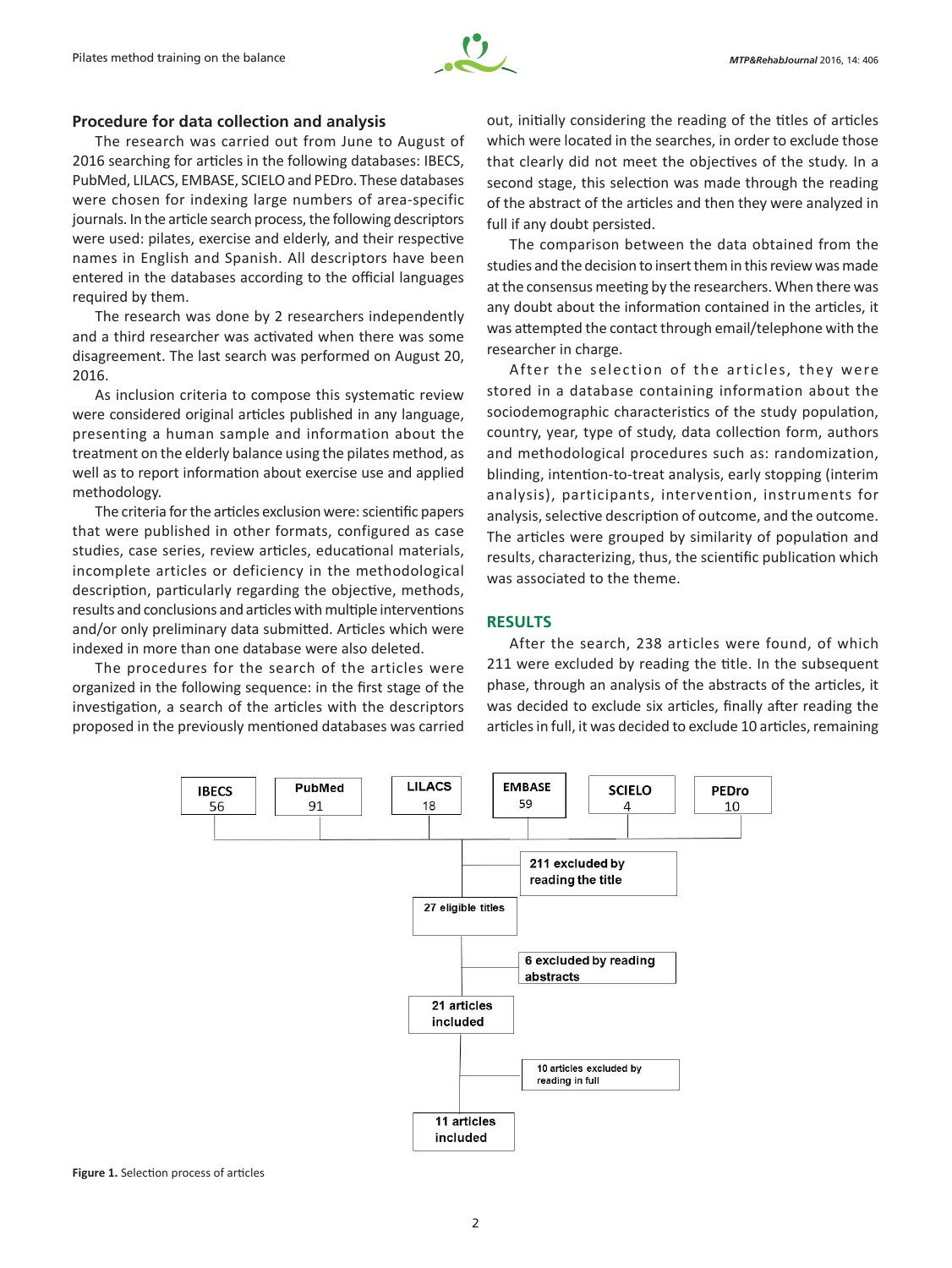

11 articles. These results are illustrated in figure 1, which shows the selection process of the articles.

Localized articles were published between the years 2009 and 2015, although publication time was not restricted in the search phase.

The characteristics of the studies that were part of this review are shown in Table 1, which presents a summary of the articles found according to the chronological order of publication.

## **DISCUSSION**

The articles in the present review present methodological bias that may interfere with their results. In addition, it is important to highlight the small number of papers that aim the subject under study. Despite the small number of productions and biased methodological strategies, there are studies which report improvements in pain and quality of life of people who used Pilates as a form of intervention.<sup>(12,13)</sup>

**Table 1.** Summary of articles found, according to chronological order of publication.

| <b>REFERENCES</b>                                                                                                                                                                                                                                                | <b>OBJECTIVE</b>                                                                                                                                                                  | <b>METHOD</b><br>- Type of research<br>- Subjects<br>- Instruments                                                                                                                                                                                                                                                                                                                                                                                                                                                                                                                                                                                                                                                                                                                                                                                                                                                                                                                           | <b>RESULTS</b>                                                                                                                                                                | <b>CONCLUSION</b>                                                                                                                                                                                                                                           |
|------------------------------------------------------------------------------------------------------------------------------------------------------------------------------------------------------------------------------------------------------------------|-----------------------------------------------------------------------------------------------------------------------------------------------------------------------------------|----------------------------------------------------------------------------------------------------------------------------------------------------------------------------------------------------------------------------------------------------------------------------------------------------------------------------------------------------------------------------------------------------------------------------------------------------------------------------------------------------------------------------------------------------------------------------------------------------------------------------------------------------------------------------------------------------------------------------------------------------------------------------------------------------------------------------------------------------------------------------------------------------------------------------------------------------------------------------------------------|-------------------------------------------------------------------------------------------------------------------------------------------------------------------------------|-------------------------------------------------------------------------------------------------------------------------------------------------------------------------------------------------------------------------------------------------------------|
| Evaluation of the static<br>balance of elderly<br>females after<br>training with Pilates<br>method.<br>Siqueira BG, Cader AS,<br>Oliveira EM, Torres<br>NVOB, Dantas EHM.<br>Revista brasileira Ciência<br>e Movimento. 17(4):27-<br>33, 2009.                   | To verify the effects of<br>the Pilates method on<br>the balance of healthy<br>elderly women.                                                                                     | Quasi-experimental study<br>Pilates Group: 27 elderly women; Control Group: 25<br>elderly women.<br>They performed 8 sessions, twice a week for 60 min<br>each and the control group maintained the AVD's.<br>There was no randomization, secrecy of allocation,<br>blinding.<br>Pilates group - heterogeneous before the intervention,<br>i.e. the data can not be compared (for the outcome<br>balance).<br>Evaluation through the Tinetti Protocol.                                                                                                                                                                                                                                                                                                                                                                                                                                                                                                                                       | There was<br>a significant<br>improvement after<br>intervention in the<br>intergroup and<br>intragroup analysis.                                                              | Pilates may offer<br>benefit to the static<br>balance of the elderly<br>women after 8<br>consecutive weeks of<br>exercise.                                                                                                                                  |
| Pilates method in<br>personal autonomy, static To evaluate the<br>balance and quality of life effects of the Pilates<br>of elderly females<br>Siqueira BG, Ali S, Bento<br>NV, Oliveira EM, Martin<br>EΗ<br>Journal Bodyw Mov Ther.<br>Apr. 14(2):195-202, 2010. | method on personal<br>autonomy, static<br>balance and quality of<br>life in healthy elderly<br>women.                                                                             | Quasi-experimental study<br>52 elderly women. Divided into 2 groups. Pilates group<br>(27 elderly) and control group (25 elderly).<br>The pilates group did exercises twice a week for<br>8 weeks.<br>Evaluation of functional autonomy, Static balance<br>(Tinneti), Quality of life (WHOQOL-OLD).                                                                                                                                                                                                                                                                                                                                                                                                                                                                                                                                                                                                                                                                                          | The pilates group<br>presented post-<br>test improvements<br>in balance (Delta<br>4.35%), functional<br>autonomy (Delta<br>13.35%) and quality<br>of life (Delta 1.26%).      | The pilates<br>method may<br>offer a significant<br>improvement in<br>personal autonomy,<br>static balance and<br>quality of life.                                                                                                                          |
| <b>Effect of the Pilates</b><br>method on the quality<br>of balance and gait<br>movements in elderly.<br>Carvalho QJ, Silva PA,<br>Isabel SM.<br>Fisioterapia Brasil 12(1):<br>37-42, 2011.                                                                      | The objective of this<br>study was to analyze<br>the effect of the<br>treatment with the<br>pilates method on gait<br>movement quality and<br>postural balance in<br>the elderly. | Quasi-experimental study.<br>12 elderlies did 32 pilates sessions for 4 months.<br>POMA Scale.                                                                                                                                                                                                                                                                                                                                                                                                                                                                                                                                                                                                                                                                                                                                                                                                                                                                                               | The results showed<br>an improvement in<br>post-intervention gait function of the<br>balance.                                                                                 | The pilates method<br>improves the motor<br>elderly.                                                                                                                                                                                                        |
| A Randomized Controlled<br><b>Study Investigating Static</b><br>and<br>Dynamic Balance in<br>Older Adults After<br>Training With Pilates.<br>Bird M, Hill KD, Fell JW.<br>Arch Phys Med Rehabil<br>Vol 93, January 2012.                                         | To investigate the<br>Pilates effects on the<br>static and dynamic<br>balance of elderly<br>women.                                                                                | A randomized controlled trial.<br>The exercises were done for 5 weeks 2 times a week.<br>Each group was practicing the Pilates method and the<br>other maintaining the AVD's and after that they reversed<br>(crossover). 14 people in the first group and 13 in the<br>other group.<br>An evaluation was made before the start of<br>interventions (1), immediately after the end of the 5<br>weeks (2), after 6 weeks there was crossover and data<br>collection (3), and after relay termination (4).<br>There was randomization, secrecy of allocation, blinding.<br>Intention-to-treat analysis was dubious and unclear.<br>No homogeneity or normality tests were performed on<br>the pre-treatment data.<br>There was a small number of participants so that<br>the power of the study was adequate for a level of<br>significance of $p = 0.05$ .<br>Dynamic balance was evaluated by Timed up and Go<br>and Four Square Step Test. The static was evaluated by a<br>force platform. | There were<br>improvements in the<br>static and dynamic<br>balance in the group<br>undergoing training<br>with Pilates both the<br>first group and the<br>second (crossover). | Significant<br>improvements were<br>observed in the static<br>and dynamic balance<br>together in the 2<br>conditions. Between<br>the groups there<br>was no significant<br>difference due to<br>the low power to<br>detect real difference<br>between them. |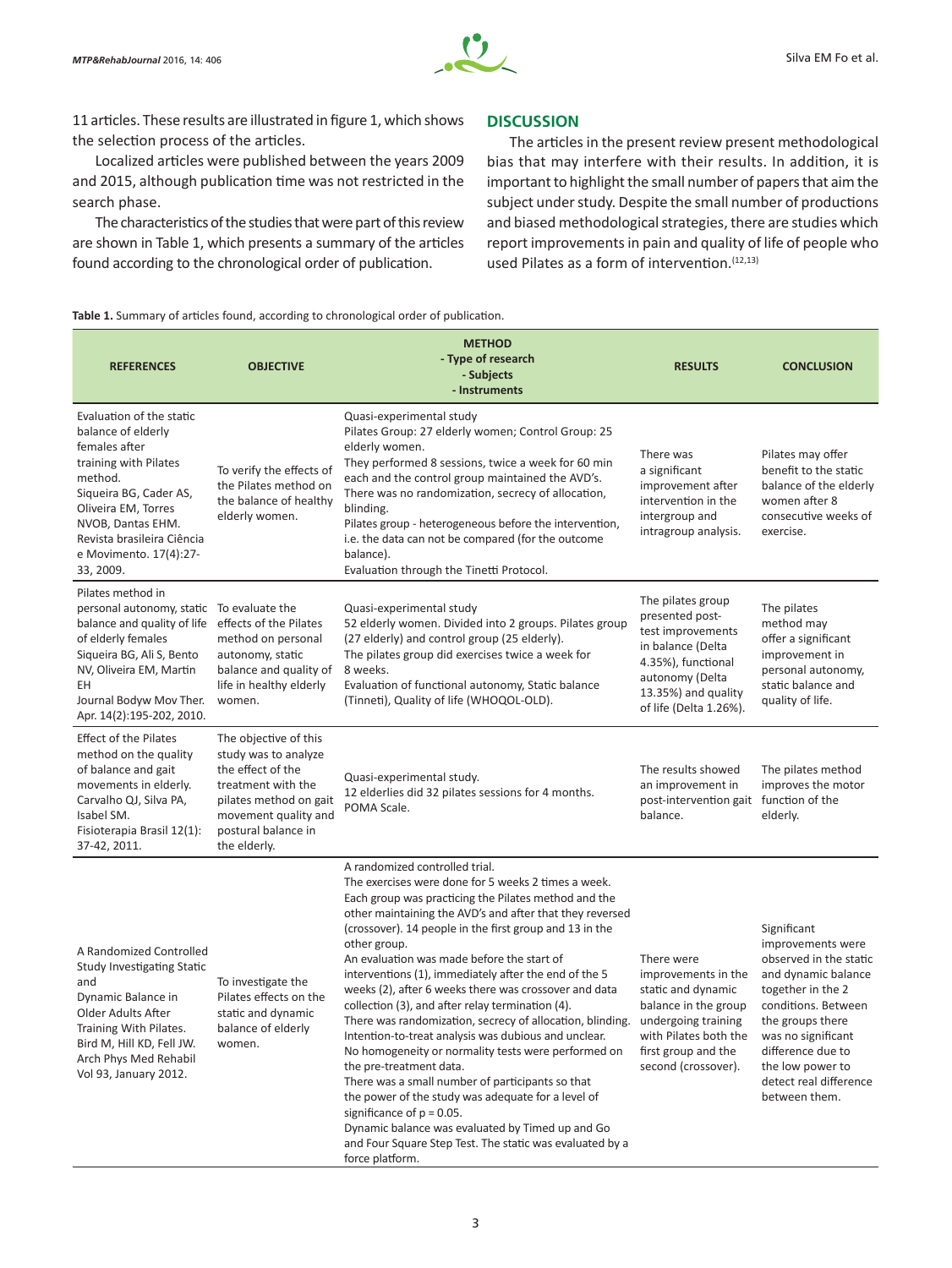

**Table 1. Continued.** 

|                                                                                                                                                                                                                                          |                                                                                                                                                            | <b>METHOD</b>                                                                                                                                                                                                                                                                                                                                                                                                                     |                                                                                                                                                                                                                                                                                                                                                                                                                       |                                                                                                                                                                                                                                                                                                                                                                                                       |
|------------------------------------------------------------------------------------------------------------------------------------------------------------------------------------------------------------------------------------------|------------------------------------------------------------------------------------------------------------------------------------------------------------|-----------------------------------------------------------------------------------------------------------------------------------------------------------------------------------------------------------------------------------------------------------------------------------------------------------------------------------------------------------------------------------------------------------------------------------|-----------------------------------------------------------------------------------------------------------------------------------------------------------------------------------------------------------------------------------------------------------------------------------------------------------------------------------------------------------------------------------------------------------------------|-------------------------------------------------------------------------------------------------------------------------------------------------------------------------------------------------------------------------------------------------------------------------------------------------------------------------------------------------------------------------------------------------------|
| <b>REFERENCES</b>                                                                                                                                                                                                                        | <b>OBJECTIVE</b>                                                                                                                                           | - Type of research<br>- Subjects<br>- Instruments                                                                                                                                                                                                                                                                                                                                                                                 | <b>RESULTS</b>                                                                                                                                                                                                                                                                                                                                                                                                        | <b>CONCLUSION</b>                                                                                                                                                                                                                                                                                                                                                                                     |
| Changes in gait and<br>balance parameters<br>in elderly subjects<br>attending an 8-week<br>supervised Pilates<br>programme.<br>Newell D, Shead V,<br>Sloane L.<br>Journal Bodyw Mov Ther.<br>Oct;16(4):549-54, 2012.                     | To investigate the<br>effects of the pilates<br>method on gait<br>parameters in the<br>elderly.                                                            | Observational study.<br>9 elderly people attending pilates classes for more than<br>8 weeks.<br>The tests used were: gait speed, step cycle,<br>Anteroposterior balance, lower limb strength.                                                                                                                                                                                                                                     | There was<br>a significant<br>improvement in<br>walking speed,<br>step cycle,<br>Anteroposterior<br>balance.                                                                                                                                                                                                                                                                                                          | The results suggest<br>that a short pilates<br>program has the<br>potential to improve<br>gait and balance<br>parameters, including<br>those associated with<br>the risk of falls.                                                                                                                                                                                                                    |
| The Effects of Pilates Mat To compare the effects<br>Exercise on the Balance<br>Ability of Elderly<br>Females.<br>Hyun J, Hwangbo K,<br>Lee C,<br>J. Phys. Ther. Sci. Vol. 26,<br>No. 2, 2014.                                           | of the mat exercises<br>of the Pilates method<br>and balance exercises<br>for stability of the<br>trunk on the balance<br>ability of the elderly<br>women. | Quasi-experimental study.<br>40 elderly women divided into 2 groups. Pilates solo<br>group and Exercise group on an unstable surface.<br>Intervention: 3 times a week for 12 weeks for 40 min<br>each.<br>There was no secrecy of allocation, blinding and<br>randomization.<br>No homogeneity or normality tests were performed on<br>pre-treatment data.<br>There was no description of the methods used to<br>assess outcomes. | Dynamic balance<br>improved only in<br>intragroup analysis.<br>The static<br>balance showed<br>improvement in the<br>intra and inter group<br>analysis.                                                                                                                                                                                                                                                               | The pilates method<br>and the balance<br>exercise for the<br>trunk, made it<br>possible to improve<br>the static and<br>dynamic balance of<br>the elderly women.                                                                                                                                                                                                                                      |
| Positive long-term<br>effects of pilates exercise<br>on the aged-related<br>decline in balance<br>and strenght in older<br>community-dwelling<br>men and women.<br>Bird ML, Fell J.<br>Journal Aging Phys Act.<br>Jul;22(3):342-7, 2014. | To investigate the<br>effects of 5 weeks<br>of training with the<br>pilates method in the<br>elderly on risk factors<br>for falls.                         | Quasi-experimental study.<br>30 adults had pilates classes for 5 weeks and<br>were assessed before, after and 12 months after<br>intervention.<br>Postural balance, dynamic balance and functional<br>improvement were evaluated.                                                                                                                                                                                                 | Significant difference<br>on dynamic balance<br>and strength were<br>observed after 12<br>months in those<br>who continued to do<br>pilates and in those<br>who stopped.                                                                                                                                                                                                                                              | Improvements<br>in balance after<br>a short period of<br>intervention using<br>the pilates method<br>were maintained<br>after 1 year in all<br>participants.                                                                                                                                                                                                                                          |
| The effect of Pilates<br>based exercise on<br>mobility, postural<br>stability, and balance in<br>order to decrease fall risk<br>in older adults.<br>Pata RW, Lord K, Lamb J.<br>J Bodyw Mov Ther.<br>Jul;18(3):361-370, 2014.            | To verify if a 8-week<br>program using the<br>pilates method<br>interferes with<br>balance, mobility, and<br>postural stability.                           | Quasi-experimental study.<br>35 elderlies participated in an 8-week pilates training.<br>Tests: Timed up and Go, Forward reach and Turn 180<br>test before and after interventions.                                                                                                                                                                                                                                               | Significant<br>improvements were<br>observed in Timed<br>Up and Go, forward<br>reach and turn 180<br>tests.                                                                                                                                                                                                                                                                                                           | A pilates exercise<br>program improves<br>balance, mobility,<br>and postural stability<br>reducing the risk of<br>falls in the elderly.                                                                                                                                                                                                                                                               |
| Effects of two exercise<br>protocols on postural<br>balance of elderly<br>women: a randomized<br>controlled Trial.<br>Mesquita LSA, Carvalho<br>FT, Freire LSA, Neto OP,<br>Zângaro RA<br>BMC Geriatrics 15:61,<br>2015.                 | To compare and<br>examine the effects of<br>2 exercise protocols<br>on the balance of the<br>elderly.                                                      | A clinical trial type study.<br>63 elderly women. Divided into 3 groups:<br>neuromuscular facilitation, Pilates and control.<br>Interventions were done 3 times a week for 4 weeks<br>during 50 min.<br>The tests used were the Berg balance scale,<br>stabilometric parameters, functional range test, Timed<br>Up and Go. All were measured before and 1 month<br>after the interventions.                                      | The neuromuscular<br>facilitation<br>group presented<br>significantly better<br>results in most of<br>the stabilometric<br>parameters, Berg<br>balance scale,<br>functional range test<br>and Timed Up and Go<br>when compared with<br>the control group.<br>The Pilates group<br>showed significant<br>improvements in the<br>functional range test<br>and Timed Up and<br>Go when compared<br>to the control group. | The elderly women<br>in the neuromuscular<br>facilitation group<br>presented significant<br>improvements in the<br>static and dynamic<br>balance in relation<br>to control group<br>and the Pilates<br>group presented<br>improvements in the<br>dynamic balance in<br>relation to control<br>group. There were no<br>differences between<br>the neuromuscular<br>facilitation groups<br>and Pilates. |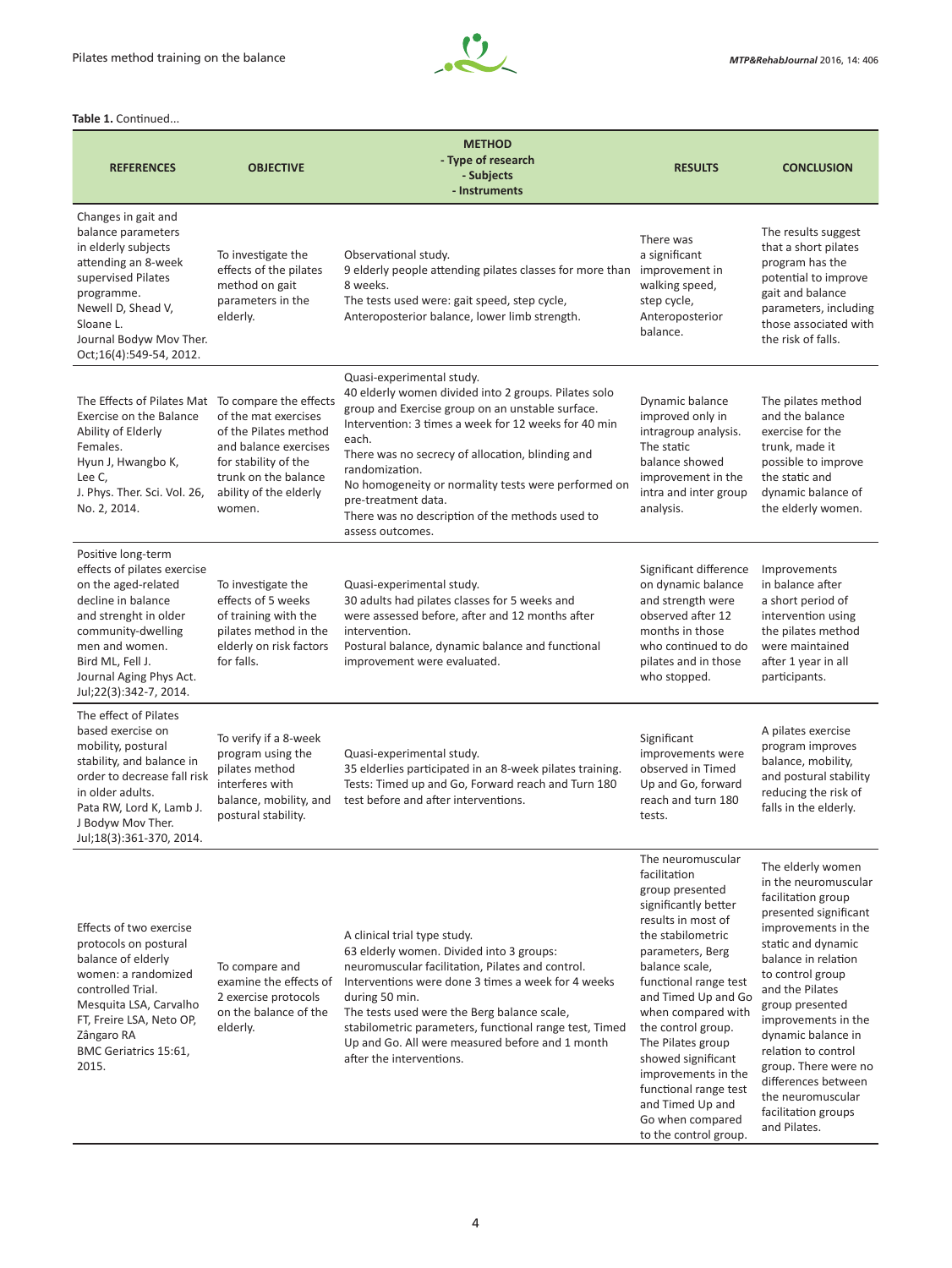

**Table 1.** Continued...

| <b>REFERENCES</b>                                                                                                                                                                                                                                                                                                                   | <b>OBJECTIVE</b>                                                                                                                                                    | <b>METHOD</b><br>- Type of research<br>- Subjects<br>- Instruments                                                                                                                                                                                                                                                                                                                                             | <b>RESULTS</b>                                                                                                                        | <b>CONCLUSION</b>                                                                                                                                                                                                                                      |
|-------------------------------------------------------------------------------------------------------------------------------------------------------------------------------------------------------------------------------------------------------------------------------------------------------------------------------------|---------------------------------------------------------------------------------------------------------------------------------------------------------------------|----------------------------------------------------------------------------------------------------------------------------------------------------------------------------------------------------------------------------------------------------------------------------------------------------------------------------------------------------------------------------------------------------------------|---------------------------------------------------------------------------------------------------------------------------------------|--------------------------------------------------------------------------------------------------------------------------------------------------------------------------------------------------------------------------------------------------------|
| Comparison of the<br>effects of two selected<br>exercises of Theraband<br>and Pilates on the<br>balance and strength<br>of lower limb in elderly<br>women.<br>Dashti P, Shabani M,<br>Moazami M.<br>Iranian Journal of<br>Obstetrics, Gynecology<br>and Infertility<br>18(153):1-9, July 2015.                                      | To compare the effects<br>of pilates method and<br>exercises with the use<br>of theraband on the<br>balance and strength<br>of the lower limbs of<br>elderly women. | Quasi-experimental study.<br>45 elderly women were randomized into 3 groups.<br>Training with theraband, Pilates training and control<br>group.<br>They were evaluated by the Berg Balance Scale and 30<br>seconds standing on a chair.                                                                                                                                                                        | The theraband<br>and pilates groups<br>showed significant<br>improvements in<br>balance and strength.                                 | The group which<br>did the training with<br>theraband presented<br>better results in the<br>dynamic balance<br>and the group which<br>did the training<br>with the pilates<br>method presented<br>better results in the<br>strength of lower<br>limbs. |
| The effects of 12 weeks<br>Pilates-inspired exercise<br>training on functional<br>performance in older<br>women: A randomized<br>clinical trial<br>Vieira ND, Testa D, Ruas<br>PC, Salvini FT, Catai AM,<br>Melo RC.<br>Journal of bodywork and<br>movement therapies,<br>Federal University of São<br>Paulo, December 18,<br>2015. | To investigate the<br>effects of a 12-week<br>pilates program<br>on the functional<br>performance of<br>elderly women in a<br>community.                            | A clinical trial type study.<br>40 elderly women were randomized into 2 groups.<br>Pilates group and control group.<br>The pilates group performed exercises twice a week<br>during 60 min each for a period of 12 weeks.<br>Evaluations were made before and after exercises,<br>through the functional performance one-leg stance,<br>Timed Up and Go (TUG), sitting and standing 5 times,<br>6-minute walk. | Only the elderlies<br>who participated<br>in the Pilates<br>group presented a<br>decreased time in the<br>TUG test and 6-min<br>walk. | Pilates exercises<br>have improved the<br>dynamic balance,<br>lower limb strength<br>and endurance in the<br>elderly community.                                                                                                                        |

Regarding the bias identified in the studies, the prevalence of low statistical power in most of the articles found is highlighted. Some items not encompassed, for example, randomization,  $(14-21)$  analysis by intention to treat,  $(14)$  allocation concealment or blinding,  $(14-21)$  compromising the quality and representativeness of the studies.

In relation to the balance variable, an aspect analyzed in the present review, it showed significant improvements, according to the articles, explained by the increase in muscular resistance and greater proprioceptive stimulation, besides the postural stability, reached by the harmony of opposing muscle groups during the activity, generating a better functional capacity.<sup>(14-16)</sup> Further, during the learning PE when done with the principles of the method, increases activation of the stabilizing muscles of the trunk<sup>(22)</sup> and the vestibular system<sup>(23)</sup> improving the static and dynamic balance.

It was possible to identify in the articles included in the research, the improvement of the static and dynamic balance after the intervention of the Pilates method, which can be justified by the increase of muscle strength, proprioception and gait.(24-26) Furthermore, it is stated that the training of peripheral, abdominal and spinal muscles influences the improvement of posture and consequently the body balance.<sup>(27)</sup>

Clinical trials present in this review(28,29) found significant improvements on the balance in the group which conducted the training with Pilates method, after the interventions. Muscle resistance training for the upper limbs and flexibility of the hamstring muscles justify these results.(30)

The duration of interventions was similar in most studies, but practice, number of series and repetitions varied, furthermore, the description of activities generally left questions about what was done, making comparison and analysis difficult between studies.

### **CONCLUSION**

The pilates method is considered a good method for the improvement of the static and dynamic balance in elderly, but better methodological quality studies are still necessary so that there is a scientific basis to ensure its effectiveness.

#### **CONFLICTS OF INTEREST**

None.

#### **AUTHOR DETAILS**

2 Universidade Federal da Paraíba, Camutanga (PE), Brasil

## **REFERENCES**

1 Garrido R, Menezes P. O Brasil está envelhecendo: boas e más notícias por uma perspectiva epidemiológica. Revista Brasileira de Psiquiatria. 2002;24(1):3-6.